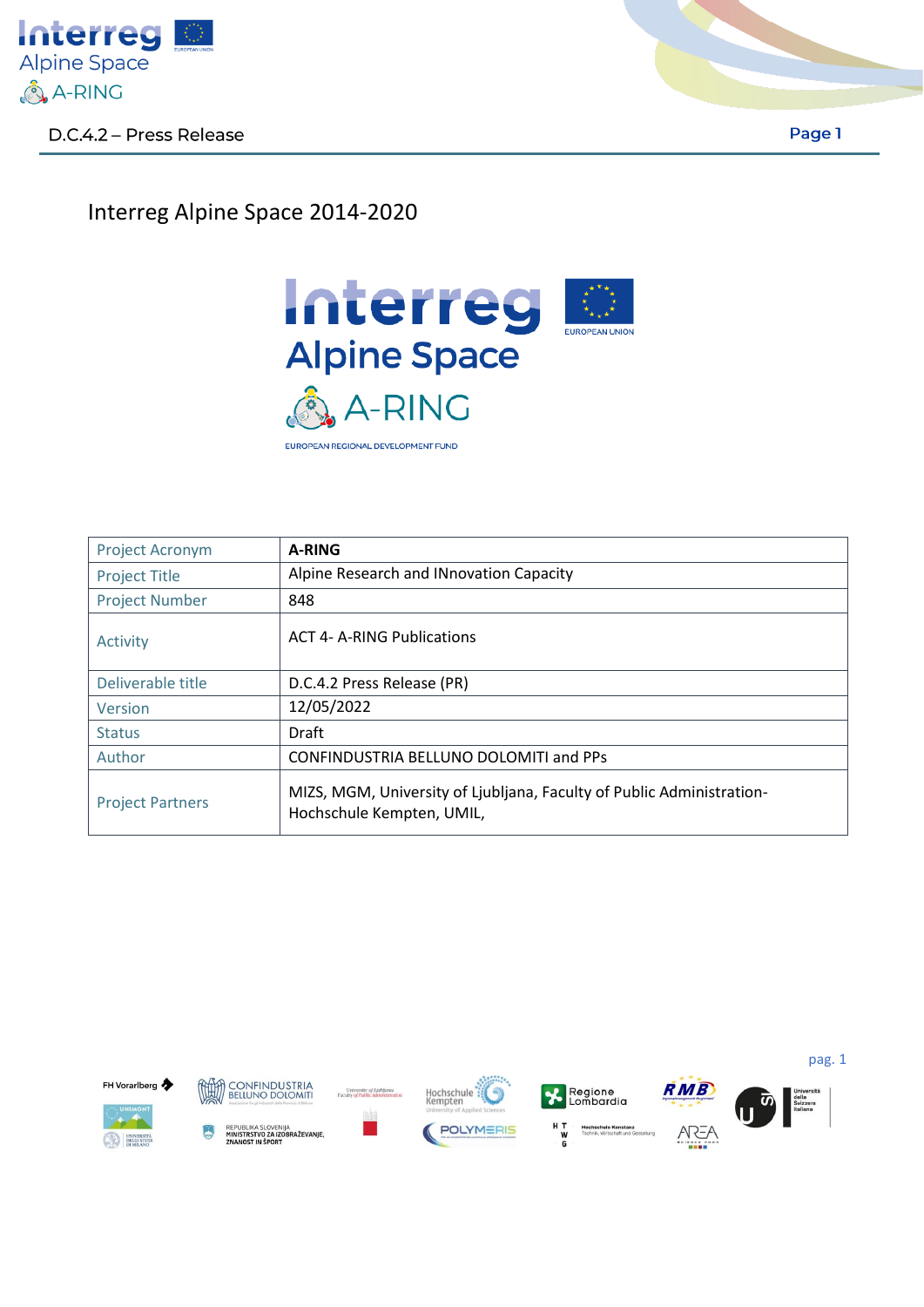

## **FINAL PRESS RELEASE**

The A-Ring project is coming to an end, but the work on the three strategic themes, digitalisation, sustainability and mobility, does not seem to stop. The cross-border initiative is part of the European Interreg Alpine Space Programme 2014-2020, whose objective is to identify Research and Innovation (R&I) priorities for the Alpine area, creating a network between companies, universities and local institutions, capable of developing shared policies. Since its inception in October 2019, the partnership has aimed to increase collaboration between the different actors in the territories of the Alpine region in order to increase their degree of innovativeness and shared opportunities.

Italy, France, Germany, Slovenia, Austria and Switzerland are the countries that have been involved in the project. The University of Milan led the consortium, while the project partners are Confindustria Belluno Dolomiti, the Austrian University of Applied Sciences of Vorarlberg, the Ministry of Education of Slovenia, the Faculty of Public Administration of the University of Ljubljana, the two German Universities of Applied Sciences of Kempten and Constance, the Burgenland Regional Authority, Area Science Park, the University of Italian Switzerland and Polymeris, a French innovation cluster for the plastics and composites industry.

In spite of the fact that the pandemic had a significant impact on normal habits and ways of interaction and cooperation, the project never stopped and continued even in the hardest months to work at a distance to increase cross-border cooperation in the Alpine macro-region. In these last months of the project, the Slovenian Ministry of Education, Science and Sport

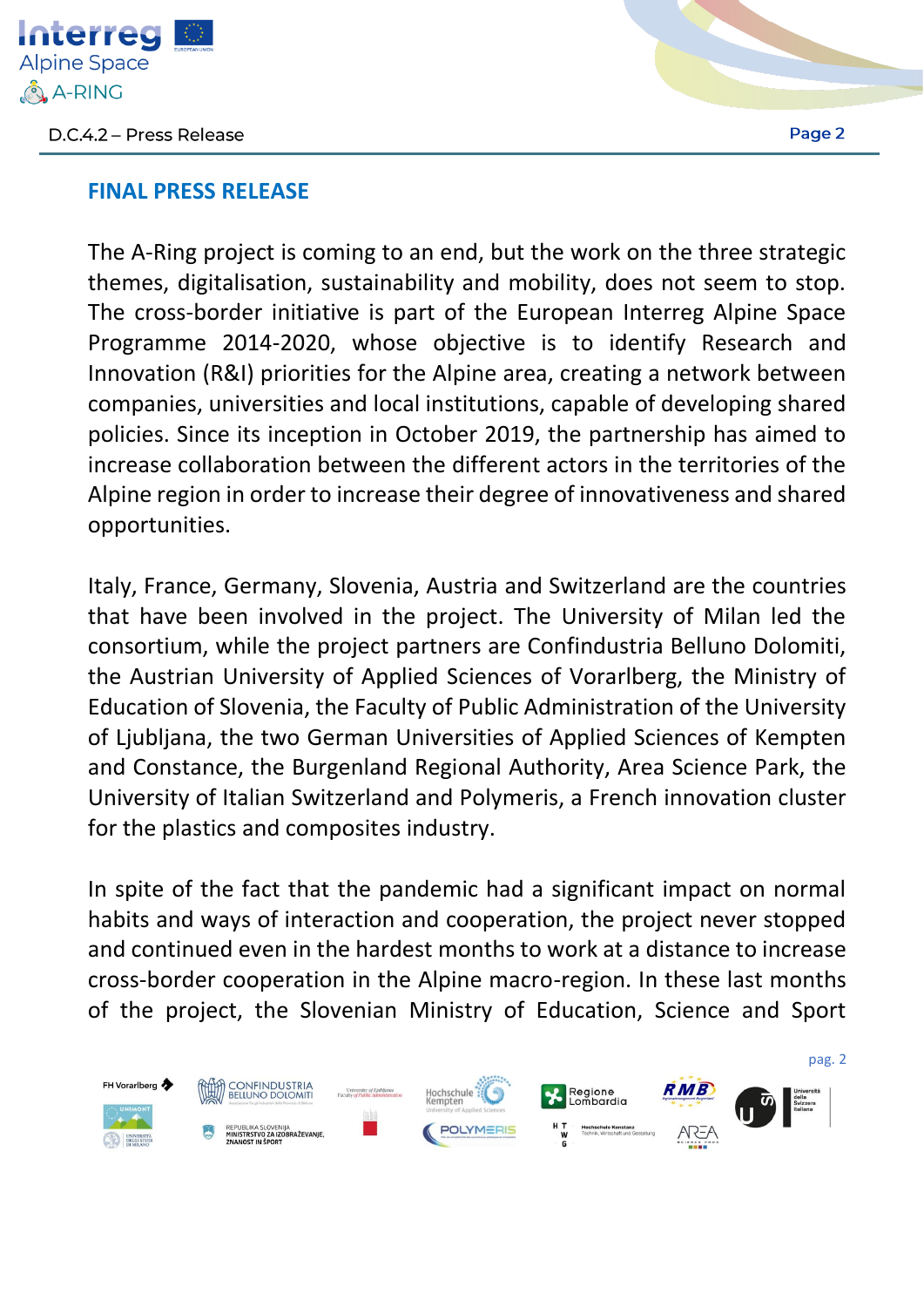

concluded the stakeholder engagement process and the analysis of current cooperation perspectives in order to elaborate the 'Blueprint for Alpine Region Research and Innovation Agenda'. This document defines an approach for the Alpine region to create a shared research and innovation agenda, prioritising R&I topics for the activation of synergetic and complementary transnational collaboration. Similarly, in this last period, Area Science Park optimised the 'Policy Brief', which, more focused on public administrations, identified specific recommendations on national, regional and local policy topics in order to increase cooperation. In addition to this, the German Universities of Applied Sciences of Kempten and Constance, in cooperation with the University of Milan, finalised the document 'Alpine R&I Chart', which defines an action plan for cooperation between universities and representatives of research centres.

A key opportunity to present the project results and stimulate discussion will be the final event on 31 May, to be held in Milan at the Sala Napoleonica in Via Sant'Antonio 12. The morning session on 31 will be introduced by Prof. Giuseppe De Luca of the University of Milan, project coordinator for the University of Milan, which is Lead partner. Partners from the University of Ljubljana (Faculty of Public Administration), the Hoschschule of Kempten (University of Applied Sciences) will take the floor. This will be followed by a round table discussion involving companies, projects, services and products that, by working together, contribute to making R&I a solid reality. In the afternoon, Area Science Park and the Wirtschaftsangentur of Burgenland will present the Policy Brief. At the end of the day there will be a second panel discussion moderated by the University of Milan on the important topic of the relationship between public authorities and R&I in the Alpine region. The event in Milan will also offer a 'poster session' where